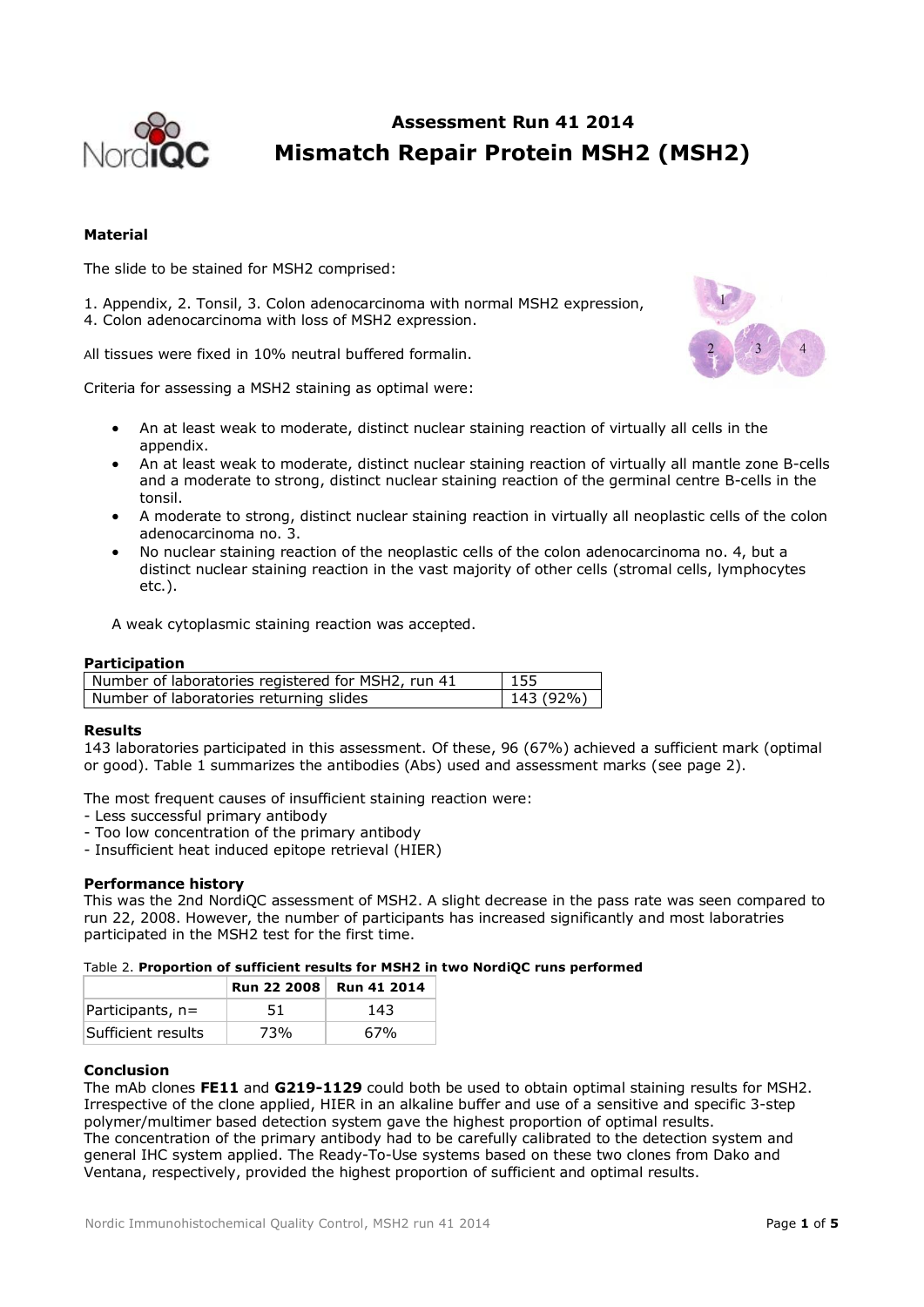Tonsil is a recommendable positive tissue control for MSH2. Mantle zone B-cells must show an at least weak to moderate nuclear staining reaction, while a moderate to strong nuclear staining reaction must be seen in proliferating germinal centre B-cells. Tumour tissue, e.g. colon adenocarcinoma, with loss of MSH2 expression must be used as negative tissue control, in which no nuclear staining reaction in the neoplastic cells should be seen.

| Concentrated<br>antibodies             | n.                      | Vendor                                                         | Optimal        | Good           | <b>Borderline</b> | Poor           | Suff. <sup>1</sup>       | Suff.<br>OPS <sup>2</sup> |
|----------------------------------------|-------------------------|----------------------------------------------------------------|----------------|----------------|-------------------|----------------|--------------------------|---------------------------|
| mAb clone 25D12                        | 12<br>1<br>1            | Leica/Novocastra<br>Diagnostic BioSystems<br>Thermo/NeoMarkers | $\Omega$       | 0              | 12                | $\overline{2}$ | $\overline{\phantom{a}}$ |                           |
| mAb clone FE11                         | 10<br>6<br>6            | <b>Biocare</b><br>Dako<br>Millipore/Calbiochem                 | 3              | 10             | 9                 | $\Omega$       | 59%                      | 80%                       |
| mAb clone<br>G219-1129                 | 11<br>8<br>$\mathbf{1}$ | <b>BD Biosciences</b><br>Cell Marque<br>Monosan                | $\overline{4}$ | 6              | 6                 | $\overline{4}$ | 50%                      | 90%                       |
| mAb clone GB12                         | $\mathbf{1}$            | Millipore/Calbiochem                                           | $\Omega$       | 0              | $\mathbf{1}$      | $\mathbf 0$    | $\overline{\phantom{a}}$ |                           |
| Ready-To-Use<br>antibodies             |                         |                                                                |                |                |                   |                |                          |                           |
| mAb clone 25D12<br><b>PA0048</b>       | 3                       | Leica/Novocastra                                               | $\Omega$       | $\mathbf{0}$   | 3                 | $\Omega$       | $\overline{a}$           | $\overline{\phantom{0}}$  |
| mAb clone FE11<br><b>IR085</b>         | 23                      | Dako                                                           | 20             | 2              | $\mathbf{1}$      | $\Omega$       | 96%                      | 100%                      |
| mAb clone FE11<br><b>PM219</b>         | 2                       | <b>Biocare</b>                                                 | $\Omega$       | $\overline{2}$ | $\Omega$          | $\Omega$       | $\mathbf{r}$             |                           |
| mAb clone FE11<br><b>MSG031</b>        | $\mathbf{1}$            | Zytomed                                                        | $\mathbf{1}$   | 0              | 0                 | $\mathbf 0$    | $\overline{a}$           |                           |
| mAb clone<br>G219-1129<br>760-4265     |                         | 50 Ventana/Cell Marque                                         | 26             | 19             | 3                 | $\overline{2}$ | 90%                      | 93%                       |
| mAb clone<br>G219-1129<br>286M-18      | 5                       | Cell Marque                                                    | 2              | 1              | $\overline{2}$    | $\mathbf 0$    | 60%                      | $\overline{\phantom{a}}$  |
| mAb clone<br>G219-1129<br>MAD-000371QD | 2                       | Master Diagnostica                                             | $\Omega$       | $\Omega$       | $\overline{2}$    | $\overline{0}$ |                          |                           |
| <b>Total</b>                           | 143                     |                                                                | 56             | 40             | 39                | 8              | $\overline{a}$           |                           |
| Proportion                             |                         |                                                                | 39%            | 28%            | 27%               | 6%             | 67%                      |                           |

#### Table 1. **Antibodies and assessment marks for MSH2, run 41**

1) Proportion of sufficient stains (optimal or good)

2) Proportion of sufficient stains with optimal protocol settings only, see below.

## **Detailed analysis of MSH2, Run 41**

The following protocol parameters were central to obtain an optimal staining:

#### **Concentrated antibodies**

mAb clone **FE11**: Protocols with optimal results were all based on HIER using Target Retrieval Solution (TRS) pH 9 (3-in-1) (Dako) (2/6)\* or Bond Epitope Retrieval Solution 2 (BERS2; Leica) (1/6) as retrieval buffer. The mAb was diluted in the range of 1:10-1:150 depending on the total sensitivity of the protocol employed.

Using these protocol settings 8 of 10 (80%) laboratories produced a sufficient staining result (optimal or good).

\* (number of optimal results/number of laboratories using this HIER buffer)

mAb clone **G219-1129**: Protocols with optimal results were all based on HIER using Cell Conditioning 1 (CC1; Ventana) (4/13) as retrieval buffer. The mAb was diluted in the range of 1:50-1:800 depending on the total sensitivity of the protocol employed.

Using these protocol settings 9 of 10 (90%) laboratories produced an optimal staining result.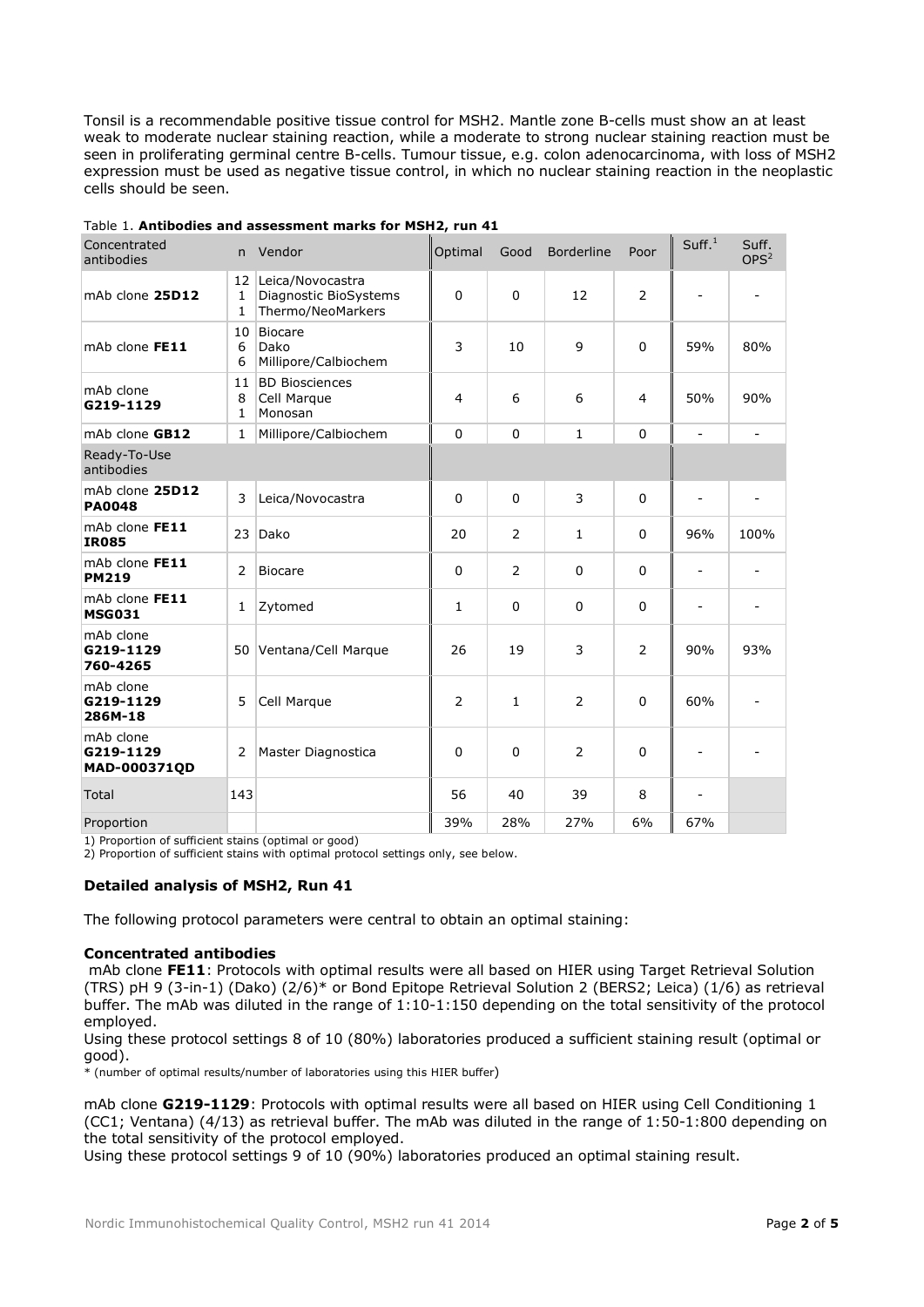| <u>UIL LIIC JIIIIIIIIIIII LIILO SVSLEIIIS</u> |                                   |             |                             |                          |                        |                          |  |
|-----------------------------------------------|-----------------------------------|-------------|-----------------------------|--------------------------|------------------------|--------------------------|--|
| Concentrated                                  |                                   | <b>Dako</b> | Ventana                     |                          | Leica                  |                          |  |
| antibodies                                    | <b>Autostainer Link / Classic</b> |             | <b>BenchMark XT / Ultra</b> |                          | <b>Bond III</b><br>Max |                          |  |
|                                               | <b>TRS pH 9.0</b>                 | TRS pH 6.1  | $CC1$ pH $8.5$              | $CC2$ pH $6.0$           | ER2 pH 9.0             | ER1 pH 6.0               |  |
| mAb clone<br><b>FE11</b>                      | $2/6**$ (33%)                     | 0/1         | 0/3                         | $\overline{\phantom{a}}$ | $1/5(20\%)$            | -                        |  |
| mAb clone<br>G219-1129                        | 0/2                               | 2/2         | $4/10(40\%)$                | $\overline{\phantom{a}}$ | 0/1                    | $\overline{\phantom{a}}$ |  |

#### Table 3. **Proportion of optimal results for MSH2 for the two most commonly used antibodies as concentrate on the 3 main IHC systems\***

\* Antibody concentration applied as listed above, HIER buffers and detection kits used as provided by the vendors of the respective systems.

\*\* (number of optimal results/number of laboratories using this buffer)

# **Ready-To-Use antibodies and corresponding systems**

mAb clone **FE11**, product no. **IR085**, Dako, Autostainer+/Autostainer Link:

Protocols with optimal results were typically based on HIER in PT-Link using TRS pH 9 (3-in-1) or TRS pH 9 (efficient heating time 10-20 min. at 95-99°C), 20-30 min. incubation of the primary Ab and EnVision FLEX/FLEX+ (K8000/K8002) as detection system.

Using these protocol settings 22 of 22 (100%) laboratories produced a sufficient staining result.

mAb clone **G219-1129,** product no. **760-4265**, Ventana/Cell Marque, BenchMark GX/XT/Ultra: Protocols with optimal results were typically based on HIER using Cell Conditioning 1 (efficient heating time 16-64 min.) 8-48 min. incubation of the primary Ab and UltraView (760-500) +/- amplification kit or OptiView (760-700) +/- amplification kit as detection systems.

Using these protocol settings 43 of 46 (93%) laboratories produced a sufficient staining result.

# **Comments**

In this assessment, the prevalent features of insufficient staining results were either characterized by a generally too weak staining reaction of the cells expected to be demonstrated or a poor signal-to-noise ratio complicating the interpretation. Too weak or false negative staining reaction was seen in 72% of the insufficient results (34 of 47). The majority of laboratories were able to demonstrate MSH2 in cells with a high-level antigen expression as proliferating germinal centre B-cells in the tonsil, basal epithelial cells of the appendix and neoplastic cells in the colon adenocarcinoma tissue core no. 3 with normal MSH2 expression. Demonstration of MSH2 in low-level antigen expressing cells (as resting mantle zone B-cells, smooth muscle cells and stromal cells in the two colon adenocarcinomas) was more challenging and required an optimally calibrated protocol. In this context it has to be emphasized, that identification of loss of MSH2 expression in tumours is characterized by a negative nuclear staining reaction of the neoplastic cells. Consequently, it is of decisive importance that normal cells within and around the neoplastic tissue show a distinct positive nuclear staining reaction, serving as reliable internal positive tissue control. In the remaining insufficient results (28%) a poor signal-to-noise ratio was seen complicating the interpretation.

The mAb clones FE11 and G219-1129 could both be used to obtain an optimal staining result. It was observed that two Ready-To-use (RTU) systems based on these two clones (from Dako and Ventana), provided a higher proportion of sufficient and optimal results compared to laboratory developed protocols using the same clones as concentrates (see table 1). Optimal results could both be obtained by using the official protocol recommendations given by the two companies for the RTU formats and by laboratory modified protocol settings typically adjusting incubation time of the primary Ab, efficient HIER time and/or choice of the detection system.

For the concentrated formats of the mAb clones FE11 and G219-1129, optimal results could only be obtained by HIER in an alkaline buffer (pH 8-9) together with a 3-step polymer/multimer based detection system as EnVision Flex+ (Dako), OptiView (Ventana) and Refine (Leica).

Occassionally, the mAb clone G219-1129 gave an aberrant cytoplasmic staining reaction in endothelial cells. This was seen both as a concentrated format and as RTU from different vendors. No single protocol parameter, as concentration of the primary Ab, HIER conditions, detection system etc., could be identified as the source. Most likely contamination with another Ab caused this aberrant staining pattern. A weak aberrant cytoplasmic staining reaction of endothelial cells was accepted provided that otherwise optimal results for MSH2 were seen.

In this assessment the mAb clone 25D12 showed an inferior performance both as concentrate and RTU format, as all 17 protocols based on this clone gave insufficient results. This clone produced a generally too weak nuclear staining for MSH2 and a simultaneous aberrant granular cytoplasmic staining reaction of the neoplastic cells in the colon adenocarcinoma with loss of MSH2, complicating the interpretation. The protocol settings applied for the mAb clone 25D12 were similar to the laboratories producing optimal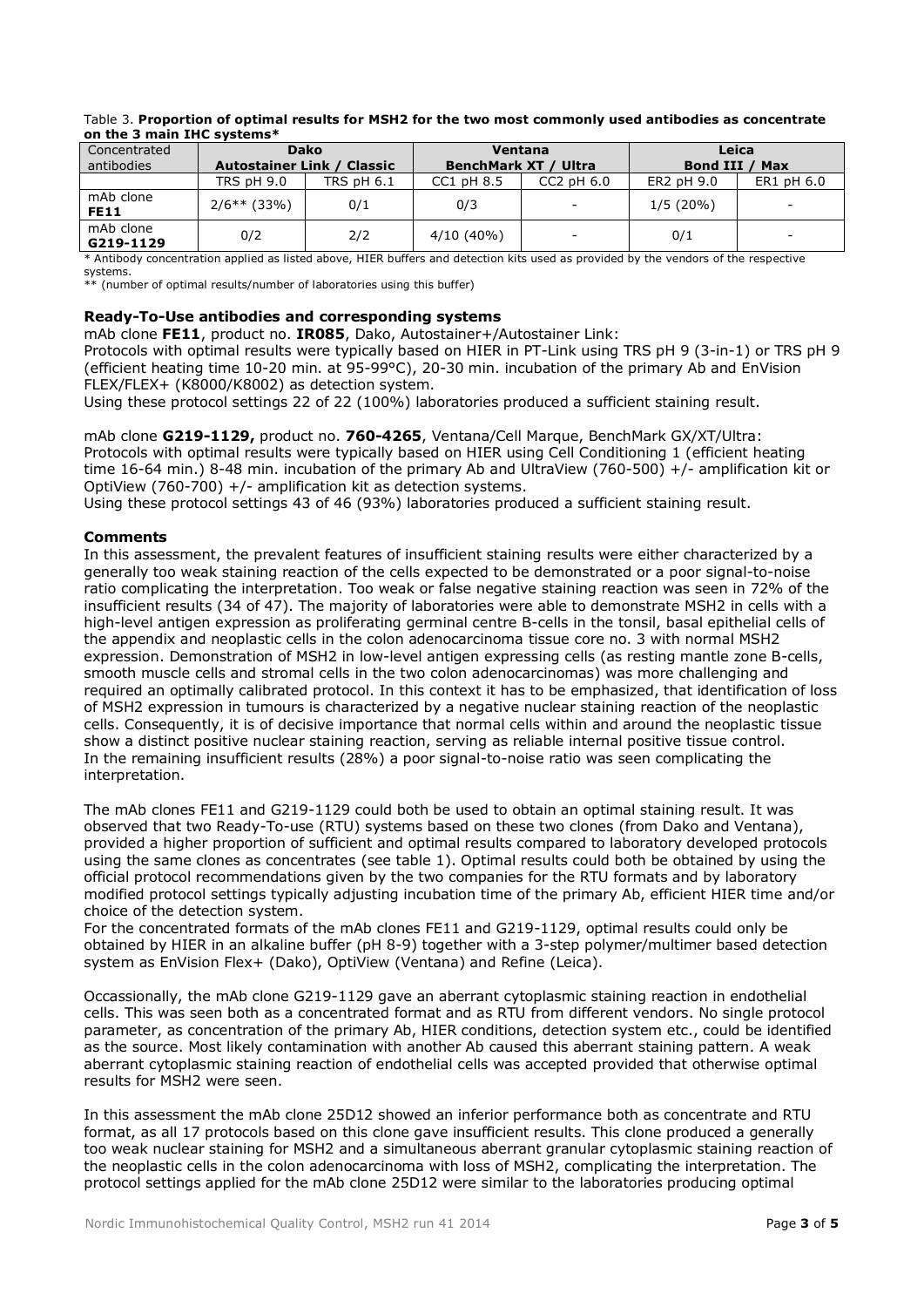staining results with the mAb clones FE11 and G219-1129. Neither laboratory validated protocols nor protocols based on the guidelines form the vendors gave a sufficient result for the mAb clone 25D12.

#### **Controls**

Tonsil was found to be a recommendable positive tissue control for MSH2. Virtually all mantle zone B-cells must show an at least weak to moderate nuclear staining reaction, while a moderate to strong nuclear staining reaction must be seen in the proliferating germinal centre B-cells.

Colon adenocarcinoma with loss of MSH2 expression is recommended as negative tissue control for MSH2. No nuclear staining reaction should be seen in the neoplastic cells, whereas a nuclear staining reaction must be seen in stromal cells.



# Fig. 1a (X200)

Optimal MSH2 staining of the tonsil using the mAb clone G219-1129, optimally calibrated, HIER in an alkaline buffer and a 3-step multimer based detection system. Virtually all mantle zone B-cells show a moderate and distinct nuclear staining reaction, while the germinal centre B-cells show a strong nuclear staining reaction. Also compare with Figs. 2a and 3a, same protocol.

#### Fig. 1b (X200)

Insufficient MSH2 staining of the tonsil using the mAb clone G219-1129 with a protocol providing a too low sensitivity (2-step multimer based detection system and/or a too low concentration of the primary Ab) - same field as in Fig. 1a. Only the germinal centre B-cells are demonstrated, while mantle zone B-cells expressing low level MSH2 virtually are unstained. Also compare with Figs. 2b and 3b, same protocol.



# Fig. 2a (X200)

Optimal MSH2 staining of the colon adenocarcinoma tissue core no. 3 with normal MSH2 expression using same protocol as in Fig. 1a. Virtually all neoplastic cells show a moderate to strong nuclear staining reaction. A high signal-to-noise ratio is obtained. No background staining is seen and a distinct nuclear staining reaction in the stromal cells is seen.

Fig. 2b (X200) Insufficient staining reaction for MSH2 of the colon adenocarcinoma tissue core no. 3 using same protocol as in Fig. 1b - same field as in Fig. 2a. The proportion of positive cells and the intensity of the staining reaction are significantly reduced compared to the result expected and shown in Fig. 2. Especially note that the stromal cells are virtually negative. Also compare with Fig. 3b, same protocol.